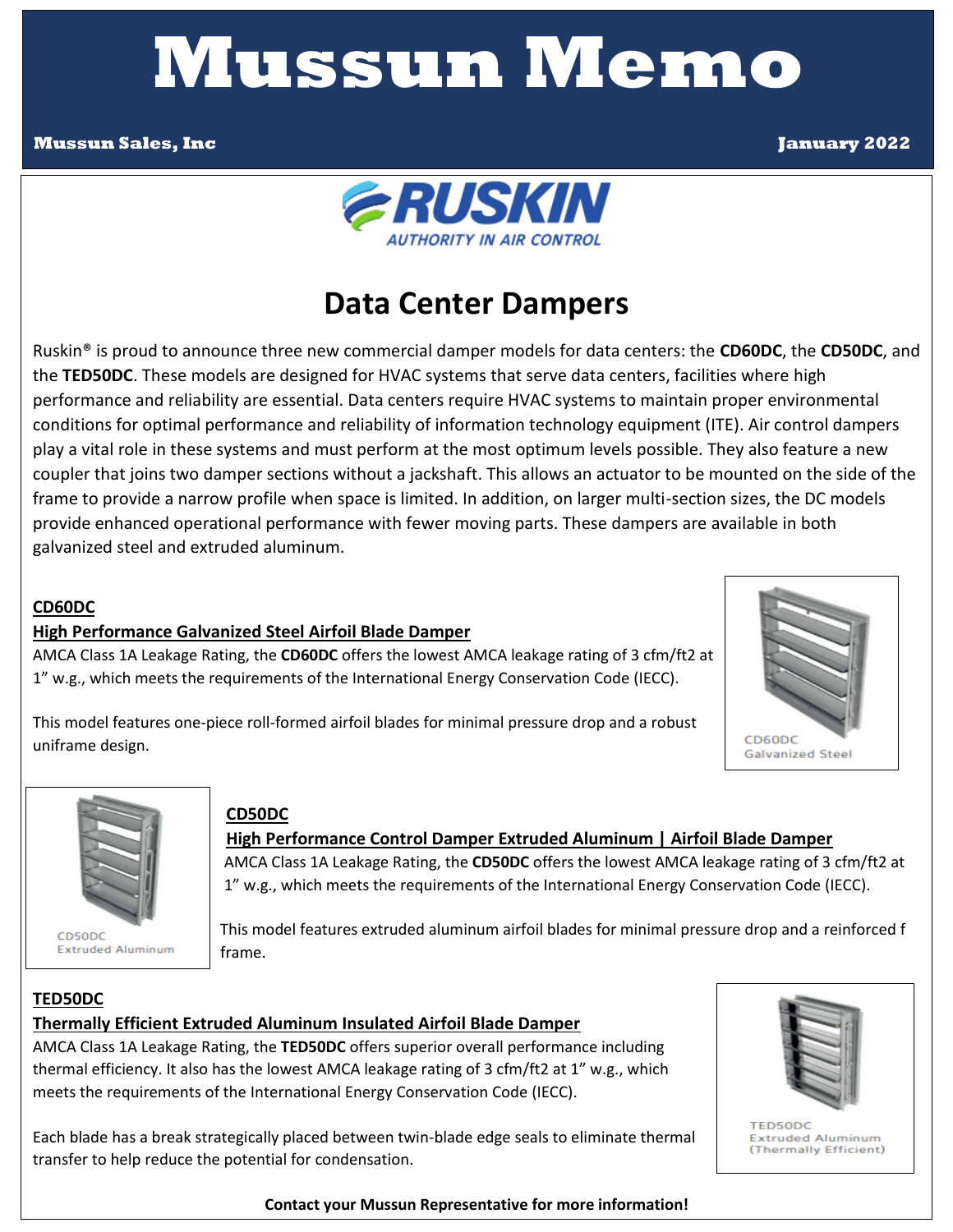

# **GENSET DAMPER**

#### **CD60GS (GENSET)**

#### **High-performance Galvanized Steel Airfoil Blade Damper AMCA Class IA Leakage Rated (GENSET)**

 open actuator, provides optimal performance and reliability. The **CD60GS** also provides AMCA class 1A leakage The **CD60GS** is designed to provide maximum combustion air and pressure relief quickly for emergency generator start up to avoid damage of equipment to the surrounding space. The factory mounted fast-acting 8-second spring rating of 3cfm/ft2 at 1" w.g. when blades are closed to meet requirements of the International Energy Conservation Code (IECC).

#### **Standard Construction:**

- \*Frame: Galvanized steel channel
- \*Blades: Galvanized steel, one piece airfoil shaped. Parallel blade action.
- \*Blade Seals: Santoprene blade edge seals mechanically fastened.
- \*Jamb Seals: 300 Series stainless steel cambered compression type.
- \*Bearings: Oil impregnated, permanently lubricated, stainless steel sleeve.
- \*Axles: 7/16" (11) plated steel hex
- \*Linkage: Plated steel, concealed out of airstream.
- \*Operator Shaft: ½" dia. X 6" long placed steel for single section.
- 1" dia. Jackshaft for single and multi-section assemblies.
- \*Actuator: RUS-GEN Series with NEMA 4X enclosure.

 24VAC/VDC or 120VAC (with or without built-in auxiliary switches).

 Damper operations are power close / spring-return open.



#### **Performance Ratings:**

- \*Leakage: AMCA Class IA
- \*Velocity: Up to 4000 fpm  $(20.3 \text{ m/s})$
- \*Pressure: Up to 6 in. w.g. (1.5 kPa)
- \*Temperature: -72 degrees F to +275 degrees F (-59 degrees C to +135 degrees C)
- \*Torgue: 7 in-lb/ft2
- \*Airflow: Rated for airflow in either direction



**Contact your Mussun Representative for more information!**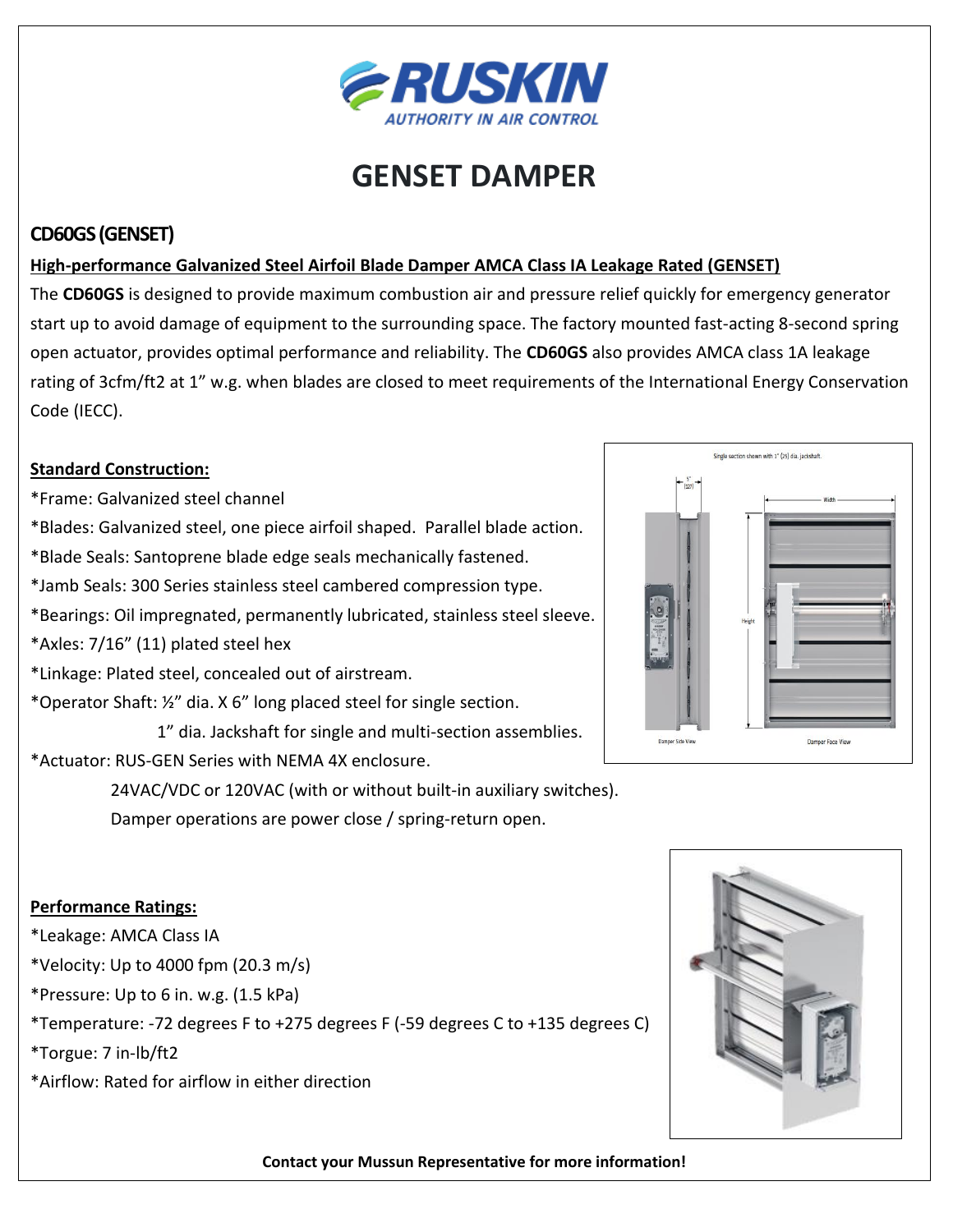

## **Who are Zoo Fans?**

Zoo Fans are a **leading supplier** of **innovative fans** and **smart controls**. Energy-efficiency, performance, safety, and comfort.

## **What are De-stratification Fans?**

ZOO Fans **IC-Series fans** are designed primarily for drop ceilings and can also be installed in hard lids. "IC" stands for "In-Ceiling" and the number behind it represents the hanging height (AFF) at which each fan model is designed to generate sufficient airflow to hit the floor at *a minimum* of 100 feet per minute.

Whether the objective is destratification, or simply improved air circulation, vertically or laterally, these fans can get it done. The ZOO Fans IC-Series utilize the world's leading in-line fan motor with a rugged mixed-flow impellor, EnergyStar® rating, and industry-leading 4-year warranty.

From the innovative IC20 Drop-In that installs quickly and easily in a 2' x 2' drop-ceiling (or sheetrock) to the revolutionary ZOO Fans *Silent Series*—quiet enough to pass the rigorous Dolby® Sound tests in movie theaters—this versatile line helps to solve stratification and air circulation problems from 8' to 50'.



 $\overline{\phantom{a}}$ 



ZOO Fans **H-Series fans** are designed for open ceilings and free-hanging locations. The "H" stands for "Height" and represents the hanging height (AFF) at which each fan model is designed to generate sufficient airflow to hit the floor at a minimum of 100 feet per minute.

In fact, due to the patented design and premium-performance fan motors in each ZOO fan, every H-Series ZOO fan outperforms this design target. But don't just take our word for it. ZOO Fans is the ONLY manufacturer of small destratification fans that provides fan performance numbers from a leading, third-party, industry-certified laboratory.

With variable speed control, ZOO fans cover a range of ceilings from 10' to 140' high. Fan coverage isn't based on square footage; it's based on cubic volume. Imagine trying to specify HVAC or lighting based on square feet alone!





#### **Contact your Mussun Representative for more information!**